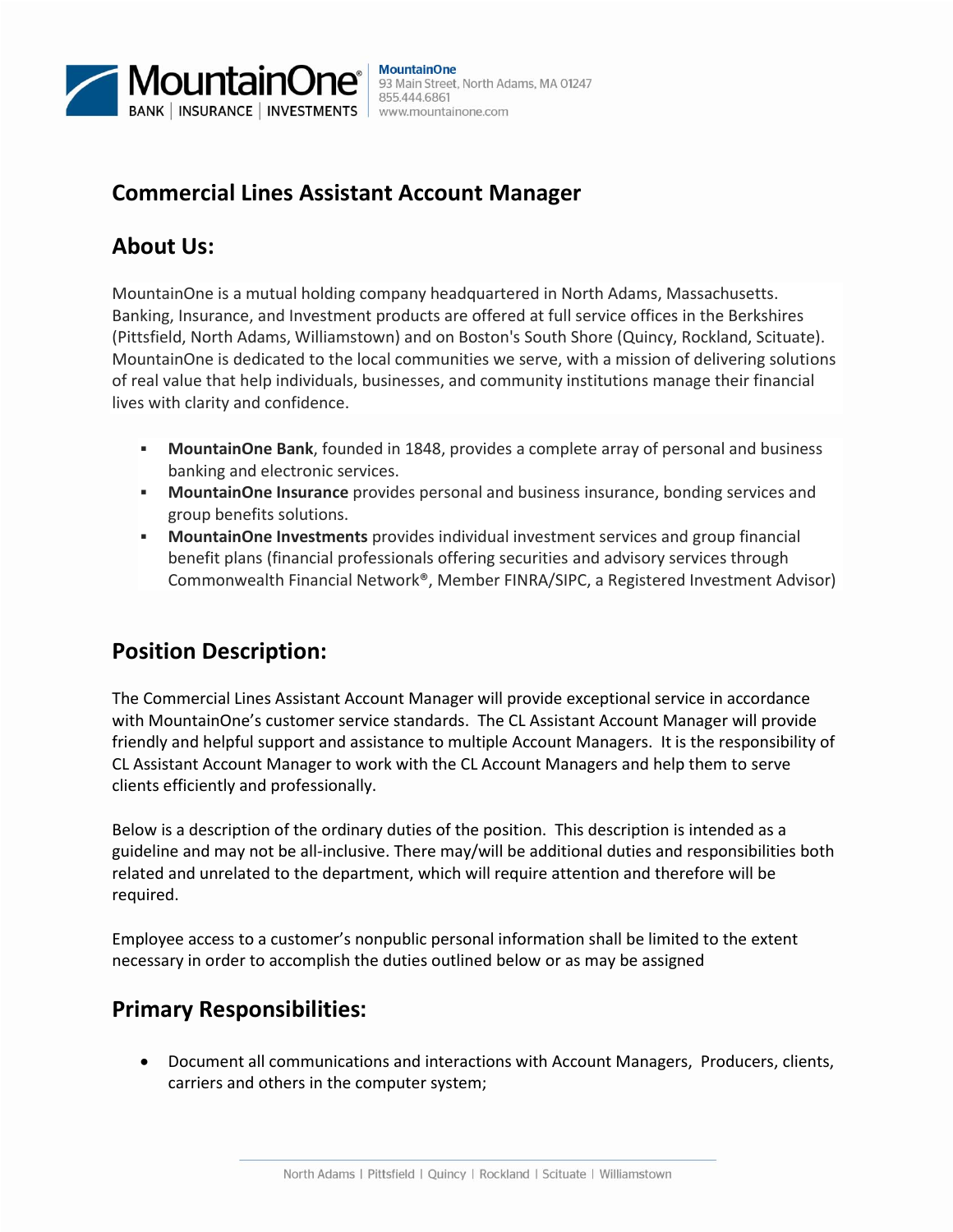- Update and maintain accurate client data such as address, phone numbers, email addresses and other contact information;
- Communicate with company personnel regarding client account questions, billing issues via phone, e-mail, and written communication;
- Initiate appropriate policy and endorsement issuance via in-house computer and internet, as well as any other supplemental forms, reports, etc. as directed by the Account Managers;
- Issue Client Certificates of Insurance. Review client's insurance coverage for compliance and refer any complicated Certificate requests back to Account Managers for review;
- Work with Account Manager to send Worker's Compensation and excess market renewal quotes and requirements to insured;
- Communicate with insureds' regarding premium payments and billing questions;
- MA RTA forms create, stamp and issue as needed. Submit change requests to carriers as needed;
- Assist Account Managers with renewal remarket and quoting;
- Any other duties as assigned;

#### **Secondary Responsibilities:**

- Create renewal summaries, proposals or policy information as needed;
- Work with staff, supervisors, and management to institute and implement departmental policies and procedures;
- Maintain compliance with all related company policies, standardized procedures and regulations.

### **Qualifications:**

- High school diploma;
- Work towards obtaining and then maintain MA Property & Causality Insurance Broker's License and any other license as required by residence state;
- Understanding of insurance work methods and procedures;
- Ability to verbally effectively present information to clients, company and agency staff;
- Ability to be self-motivated, provide problem-solving capabilities and prioritize multiple tasks;
- Commitment to the company's culture and established service standards;
- Ability to deal with and show discretion in confidential matters;
- 25% availability to travel outside of 25-mile radius and report to any office;
- Ability to sit, drive, bend, answer the phone, and perform computer input.